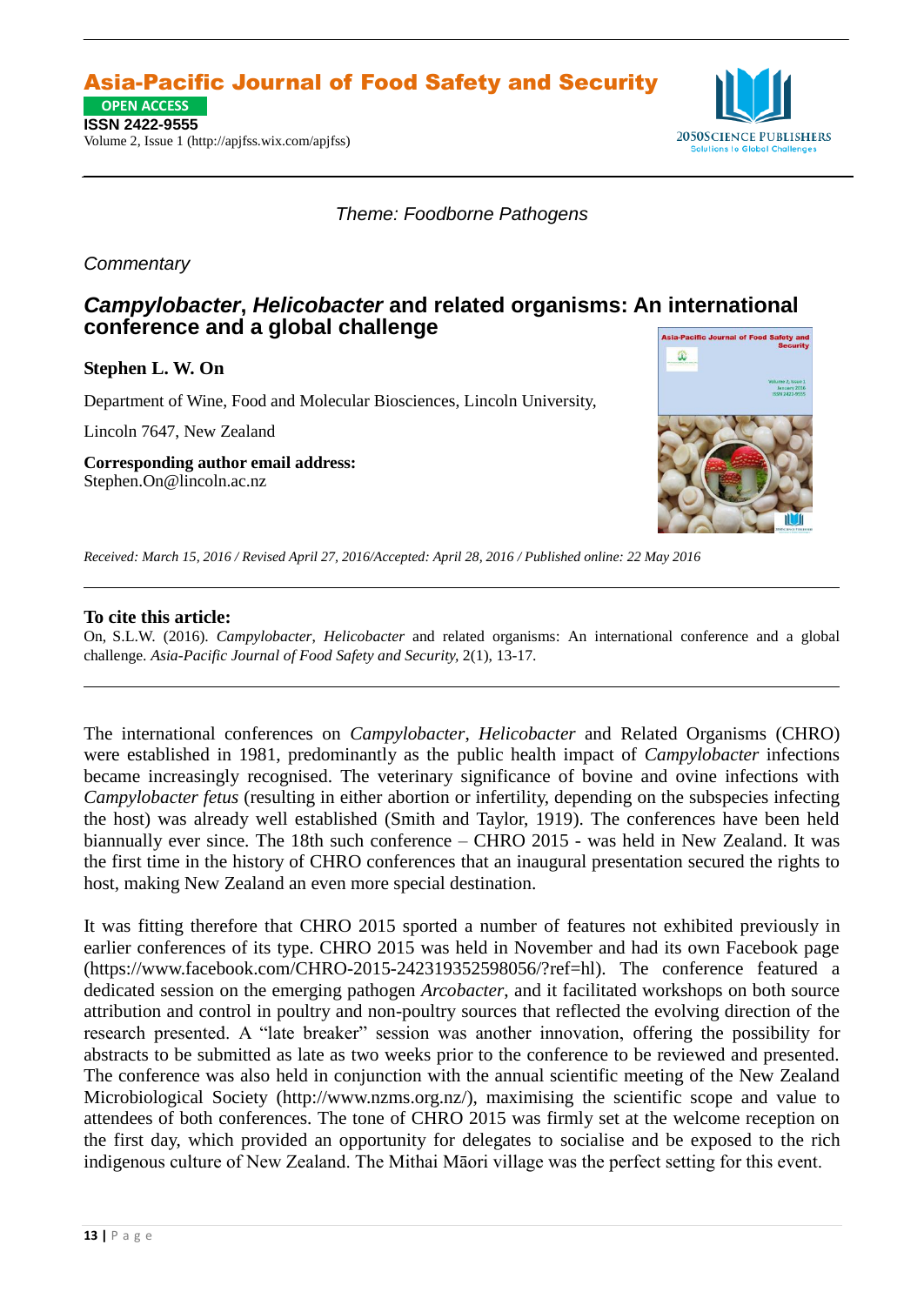CHRO 2015 offered over 140 talks across 33 individual sessions, over 150 posters, and 11 plenary lectures from leading international experts in topics as diverse as the role (and management) of *Helicobacter pylori* in gastric cancer; new techniques and approaches for genomic epidemiology; socio-microbiology; and innovation in the development of vaccines for *C. jejuni* and *C. fetus*. The conference had been successful in attracting sponsorship from a number of national and international agencies and commercial companies, all of whom were acknowledged appropriately in the conference programme, in a circulating display in the plenary lecture theatre between presentations, and in the opening and closing presentations of the conference.

The overall content of the conference represented a marked change from that of previous conferences and clearly reflected some significant scientific evolution in the field. There was less emphasis placed on new methods for sub-typing, while far more emphasis was placed on approaches to analyse and interpret data from methods that have either been widely adopted (Multi-Locus Sequence Typing) or are just emerging (Whole Genome Sequencing). From that perspective, the workshop on Source attribution was timely, and its utility perhaps emphasised by the attendance level – approximately 40 persons. Presentations and posters using these methods continued to highlight the complexity of the epidemiology of human campylobacteriosis, with sources including, notably, wild birds and surface waters (Cody et al., 2015); shellfish (Gourmelon et al., 2015) and even cantaloupe (Pogreba-Brown et al., 2015) identified as possible sources for further consideration. The rapid emergence of an antibiotic-resistant clone of *C. jejuni* in NZ poultry and human illness (French et al., 2015) emphasised the need for continued awareness in the field and of strategies for its management. Data presented on frequency of contamination of meats in Pakistan with strains resistant to multiple antibiotics (Nisar et al., 2015) served to highlight the problem internationally.

Similarly, the increasing availability and use of Matrix Assisted-Laser Desorption/Ionization coupled to Time-Of-Flight mass spectrometry (MALDI-TOF) in clinical laboratories particularly is transforming how bacteria are being identified (Moses et al., 2015); however, presentations emphasised the need for cautious interpretation of data where taxa were represented by only a limited number of strains, not represented at all or in a few cases, mislabeled. All of these are common sources of error in developing any novel identification methodology (Van den Abeele et al., 2015). In a field as rapidly developing as CHRO, the need for such caution is well established and exemplified from the emerging pathogen *Arcobacter*, where a range of novel species from food (notably of marine origin) and the environment have been described in recent years (Levican et al., 2014); even for the more established species (*A. butzleri*, *A. cryaerophilus*), challenges remain. Another presentation regarding *C. fetus* emphasised the challenges of strain identification in routine laboratories in the field, under pressure and where the taxonomic separation is difficult (Indjein et al., 2015). For the reproductive bovine and ovine pathogens *C. fetus* subsp. *fetus* and *C. fetus* subsp. *venerealis*, their pathogenic properties appear defined by the presence or absence of a genomic island just over 45 kB long (Gorkiewicz et al., 2010), and while the influence on pathogenic potential is significant, the analysis is far from trivial.

What was especially heartening to see at CHRO 2015 was the substantive increase in presentations and lectures in the area of control and management, especially of *Campylobacter* in the food chain. Three separate sessions, a workshop, a session dedicated to vaccine development, plus two plenary talks on different aspects of *Campylobacter* control within the food chain clearly demonstrated that we have come a long way in understanding the importance of campylobacters in production animals and of the need to mitigate them. Nonetheless, the difficulties in mitigation are well recognized, and the dedicated workshop session was perhaps the clearest example of these challenges. The workshop began with presentations from regulators, industry representatives, and academics from New Zealand,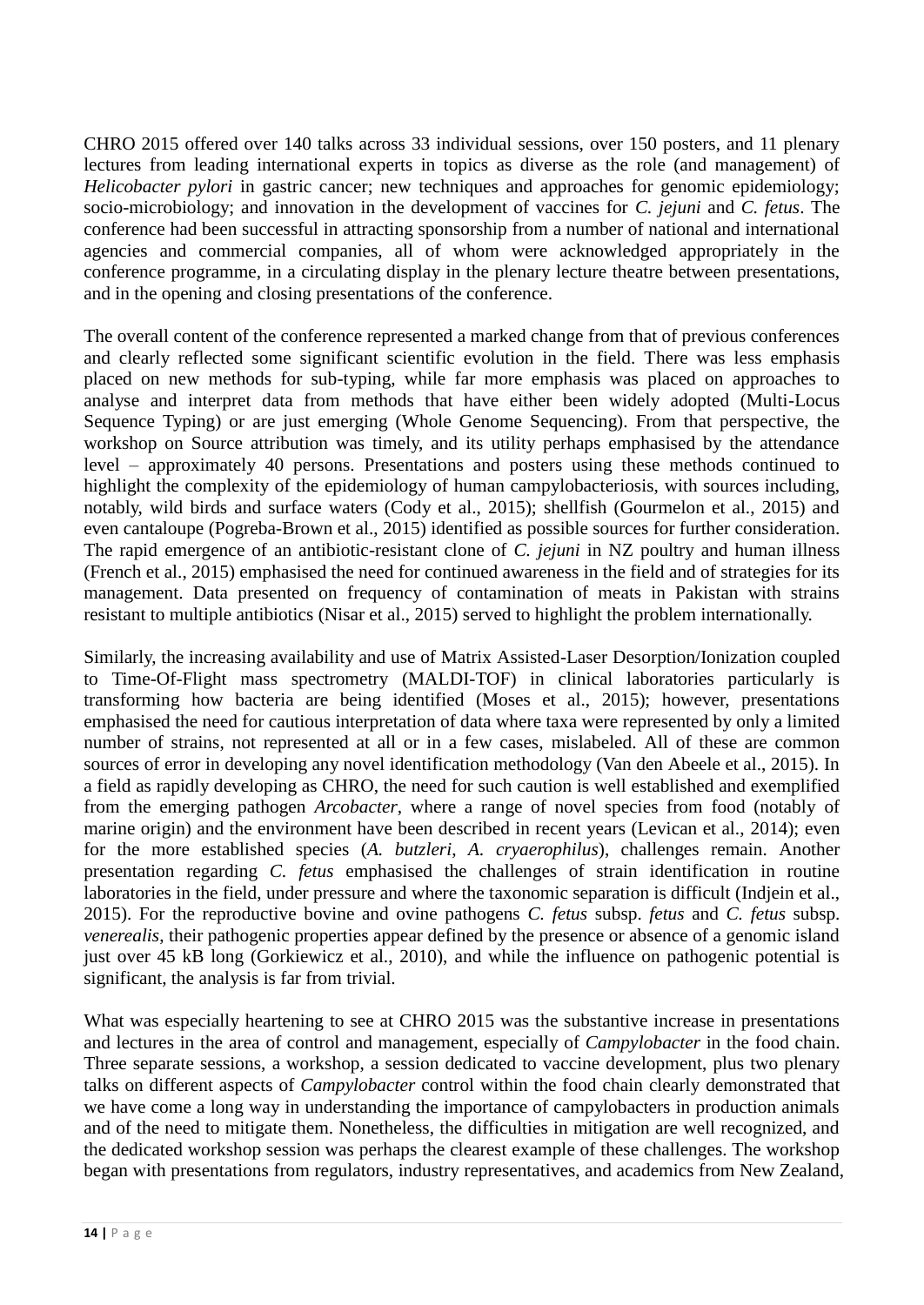the USA and UK, who described the use of currently available interventions and their impact on carriage in poultry. The results of the New Zealand interventions are well known and their implementation largely credited with a substantive (ca. 50%) reduction in the human incidence of campylobacteriosis (Sears et al., 2011). Industry has credited the main decrease in carcass carriage to new evisceration technologies (R. Biggs, unpublished data), with supplementary presentations showing that chlorinated chiller rinses have also contributed to the observed reductions (Van der Logt et al., 2015). The use of chemical rinsates is not favoured in the USA or Europe, and presentations on current methods used in the USA (K. Hiett, unpublished data) and the UK (R. Madden, unpublished data) served to illustrate that other approaches offer at best a minimal impact on carriage rate, with improved biosecurity the only approach that boasted any level of effect at all. Results from a recently concluded EC-funded project ("Campycon"), and a recently instigated one ("Campybro"), also highlighted the difficulties, with vaccine and phage-based approaches tested in the former proving inef-fective (J. Wagenaar, unpublished data), and a feed-based strategy in the former showing some modest promise (Millán et al., 2015). If any major progress was demonstrated, it was in the presentation of a new recombinant vaccine using a 17 kB conserved locus expressing a heptasaccharide in *E. coli* (Nothaft et al., 2015) (also see www.vaxalta.com). However, the genetically engineered origins of the vaccine would prove challenging in countries such as New Zealand, with its stringent biosecurity rules and opposition to GM technologies. Thus, the world still faces considerable challenges in reducing the burden of human campylobacteriosis, but there seems to be more activity and more progress in this area of research.

The above provides only the scantest insight into the depth and breadth of the CHRO research presented and discussed at the conference. The full conference programme and associated abstracts can be downloaded, for a limited time, from www.chro2015.com to pro-vide more detail. What was clear was that many new areas have opened with exciting leads being followed, and indeed new collaborations were formed among researchers from around the world. CHRO 2015 hosted over 260 participants from 33 countries, and integration of the annual New Zealand Microbiological Society conference, with its additional 130 participants, added further aspects and interests from the field of microbiology. Since the conference closed, we have received many thank-you messages and congratulations, such as:

"…thanks for organising a great conference in terms of the science, friendliness and fun."

"What a great conference in New Zealand. I am truly inspired with the great work done by everyone."

"The conference was great  $&$  the location was amazing. I wish I had been able to stay longer!"

We have yet to hear a single complaint and were very pleased with the result. We know that many delegates took time before or after the conference to explore New Zealand and thus the benefits to all were not exclusively scientific. Our choice of venue was very well justified with excellent staff and service in a great venue with outstanding surroundings. As Convenor, I was blessed with dedicated and enthusiastic 'Organising and Scientific commit-tees' who were absolutely vital to the success of CHRO 2015. Finally, on behalf of these committees, I would like to thank all the sponsors for playing their part in a successful and satisfying conference, the benefits of which I believe will be felt in New Zealand for some time to come, including the professional pride and satisfaction that I will feel for a lifetime.

## **References**

Smith, T., and Taylor, M.S. (1919). Some morphological characters of the spirilla (*Vibrio fetus* n. sp.) associated with disease of the fetal membranes in cattle. *Journal of Experimental Medicine*, 30, 299-312.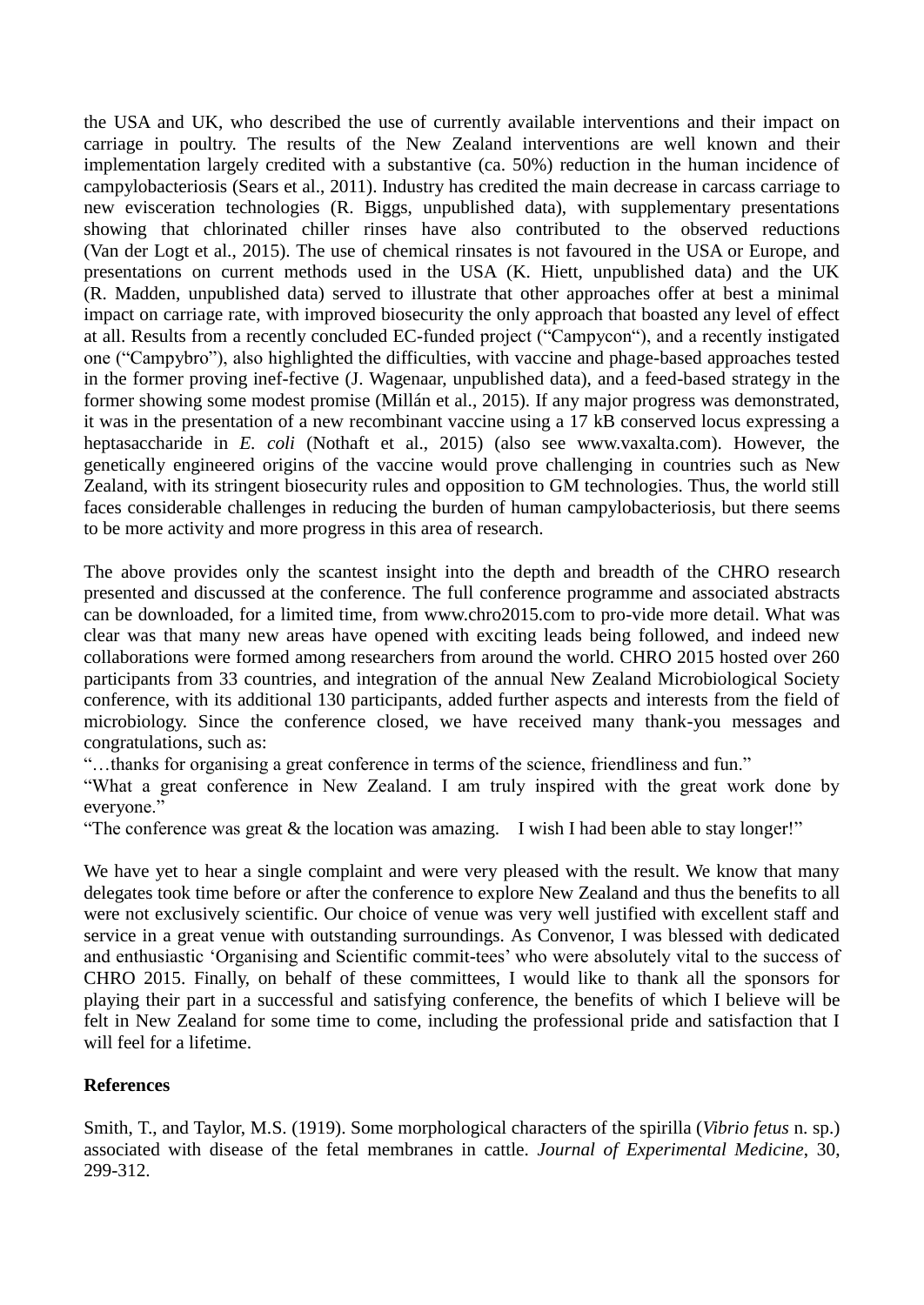Cody, A.J., McCarthy, N.D., Wimalarathna, H.M.L, Jansen van Rensburg, M., Bray, J.E., Colles, F.M., Dingle, K.E., Waldenström, J., and Maiden, M.C.J. (2015). Wild bird associated *Campylobacter jejuni* isolates are a consistent source of human disease, in Oxfordshire, United Kingdom. Abstracts of the 18th International Workshop on *Campylobacter*, *Helicobacter* and related organisms (CHRO), 1-5 November 2015, Rotorua, New Zealand. Abstract O030, p.44.

French, N.P., Biggs, R., Biggs, P.J., Bloomfield, S., Dyet, K., Gilpin, B.J., Heffernan, H., Midwinter, A.C., Mulqueen, K., Rogers, L.E., and Williamson, D.A. (2015). Rapid emergence of tetracycline and fluroquinolone resistant *Campylobacter jejuni* ST-6964 in poultry and humans in New Zealand. Abstracts of the 18th International Workshop on *Campylobacter*, *Helicobacter* and related organisms (CHRO), 1-5 November 2015, Rotorua, New Zealand. Abstract O135, p.109.

Gorkiewicz, G., Kienesberger, S., Schober, C., Scheicher, S.R., Gülly, C., Zechner, R., and Zechner, E.L. (2010). A genomic island defines subspecies-specific virulence features of the host-adapted pathogen *Campylobacter fetus* subsp. *venerealis*. *Journal of Bacteriololgy*, 192, 502-517.

Gourmelon, M., Rincé, A., Cozien, J., Hubert, C., Balière, C., Ragimbeau, C., Cauchie, H.M.,and Penny, C. (2015). Occurrence of *Campylobacter* spp. In shellfish-harvesting areas and their catchments in France. Abstracts of the 18th International Workshop on *Campylobacter*, *Helicobacter* and related organisms (CHRO), 1-5 November 2015, Rotorua, New Zealand. Ab-stract O106, p.91.

Indjein, L., Venus, B.V., Nordin, Y., Trott, D.J., Greer, R.M., Koya, A., de Wet, S., and Lew-Tabor, A.E. (2015). Identification of *Campylobacter fetus* subspecies *venerealis*: culture or PCR? Abstracts of the 18th International Workshop on *Campylobacter*, *Helicobacter* and related organisms (CHRO), 1-5 November 2015, Rotorua, New Zealand. Abstract O090, p.81.

Levican, A., Collado, L., Yustes, C., Aguilar, C., and Figueras, M.J. (2014). Higher water temperature and incubation under aerobic and microaerobic conditions increase the recovery and diversity of *Arcobacter* spp. from shellfish. *Applied and Environmental Microbiology*, 80, 385-391.

Millán, C.1., Vesseur, P., Puentes, E., Casabuena, O., and Medel, P. (2015). Effect of feed presentation (mash vs pellets) and whole wheat addition on cecal morphology and *Campylobacter jejuni* colonization of broilers orally infected. Abstracts of the 18th Inter-national Workshop on *Campylobacter*, *Helicobacter* and related organisms (CHRO), 1-5 No-vember 2015, Rotorua, New Zealand. Abstract O0125, p.102.

Moses, J., Majcher, M., Trout-Yakel, K., Ilagan, R., Drew, T., Chong, P., McCorrister, S., West-macott, G., Peterson, L., and Nadon, C. (2015). Evaluation of MALDI-TOF MS for identification of *Campylobacter* related organisms. Abstracts of the 18th International Workshop on *Campylobacter*, *Helicobacter* and related organisms (CHRO), 1-5 November 2015, Rotorua, New Zealand. Abstract O078, p.72.

Nisar, M., Ahmad, M.D., Mushtaq, M.H., Shahzad, W., and Goyal, S.M. (2015). Molecular detection and antimicrobial resistance pattern of *Campylobacter* species isolated from retail meat shops in Lahore, Pakistan. Abstracts of the 18th International Workshop on *Campylobacter*, *Helicobacter* and related organisms (CHRO), 1-5 November 2015, Rotorua, New Zealand. Abstract O136, p.109.

Nothaft, H., Davis, B, Lock, YY., Perez-Munoz, ME., Vinogradov, E., Walter, J., Coros, C., and Szy-manski, C.M. (2015). The *Campylobacter jejuni* N-linked protein glycosylation pathway and its